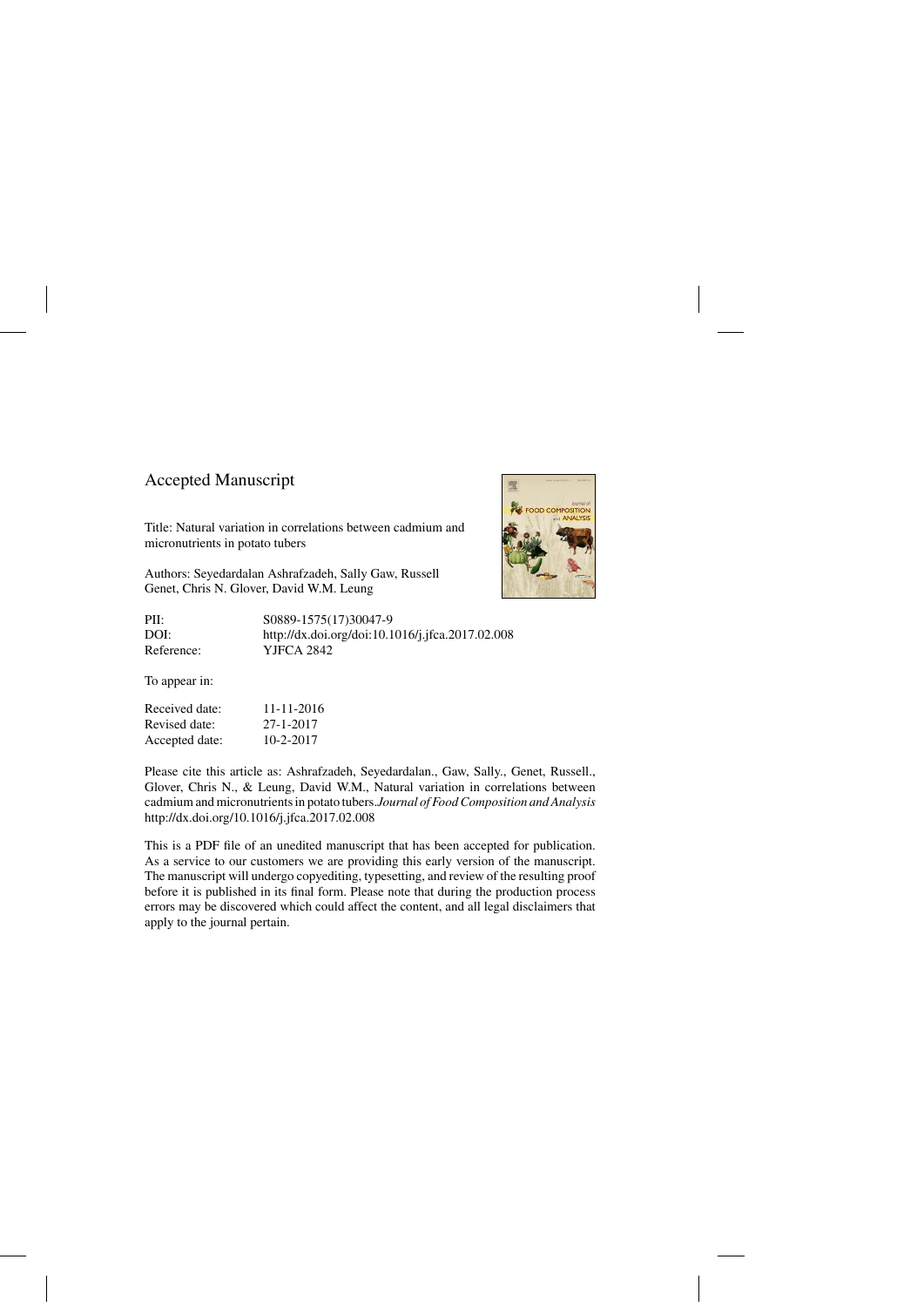### **Original Research Article**

E-mail: david.leung@canterbury.ac.nz

# **Natural variation in correlations between cadmium and micronutrients in potato tubers**

Seyedardalan Ashrafzadeh<sup>1</sup>, Sally Gaw<sup>2</sup>, Russell Genet<sup>3</sup>, Chris N. Glover<sup>1</sup>, David W.M. Leung<sup>1\*</sup>

<sup>1</sup>School of Biological Sciences, University of Canterbury, Private Bag 4800, Christchurch 8040, New Zealand

<sup>2</sup>Department of Chemistry, University of Canterbury, Private Bag 4800, Christchurch 8040, New Zealand

<sup>3</sup>The New Zealand Institute for Plant  $\&$  Food Research Limited, Private Bag 4704, Christchurch, 8140, New Zealand

\*Corresponding Author

Phone: 64 3 364 2650

Fax: 64 3 364 2590

#### **Highlights**

- Variations in Cd,Zn, Fe, Mn, and Cu in tubers of ten potato varieties
- Relationships among variations in cadmium and the selected micronutrients contents
- Positive correlation between Cd accumulation in tubers and Zn, Cu or Mn
- A variety with low Cd accumulation and high Fe accumulation in tubers identified

#### **Abstract**

Tuber cadmium (Cd) accumulation was evaluated in ten potato cultivars grown in the same field with an average soil Cd level of 0.06 mg kg-1 dry weight (DW). Analysis of tuber metal levels revealed a significant difference in mean Cd concentrations among different cultivars, which varied from  $0.05$  to  $0.21$  mg  $kg^{-1}$  DW. No cultivars exceeded the maximum permissible concentration (MPC) for Cd in potato. Correlation analysis showed a strong positive relationship between bioaccumulation of Cd and zinc (Zn), copper (Cu) or manganese (Mn). There was also a negative correlation between Cd and iron (Fe) accumulation which was significant only within three cultivars including Summer Delight, Russet Burbank and Agria. Summer Delight, with the lowest Cd and highest Fe content, was identified as a low Cd accumulating cultivar as well as a Feenriched tuber vegetable making it of significant interest. Laura, Yukon Gold and Purple Passion were identified as strong Cd accumulators. One of the implications is that growing these three potato cultivars in soils with Cd levels